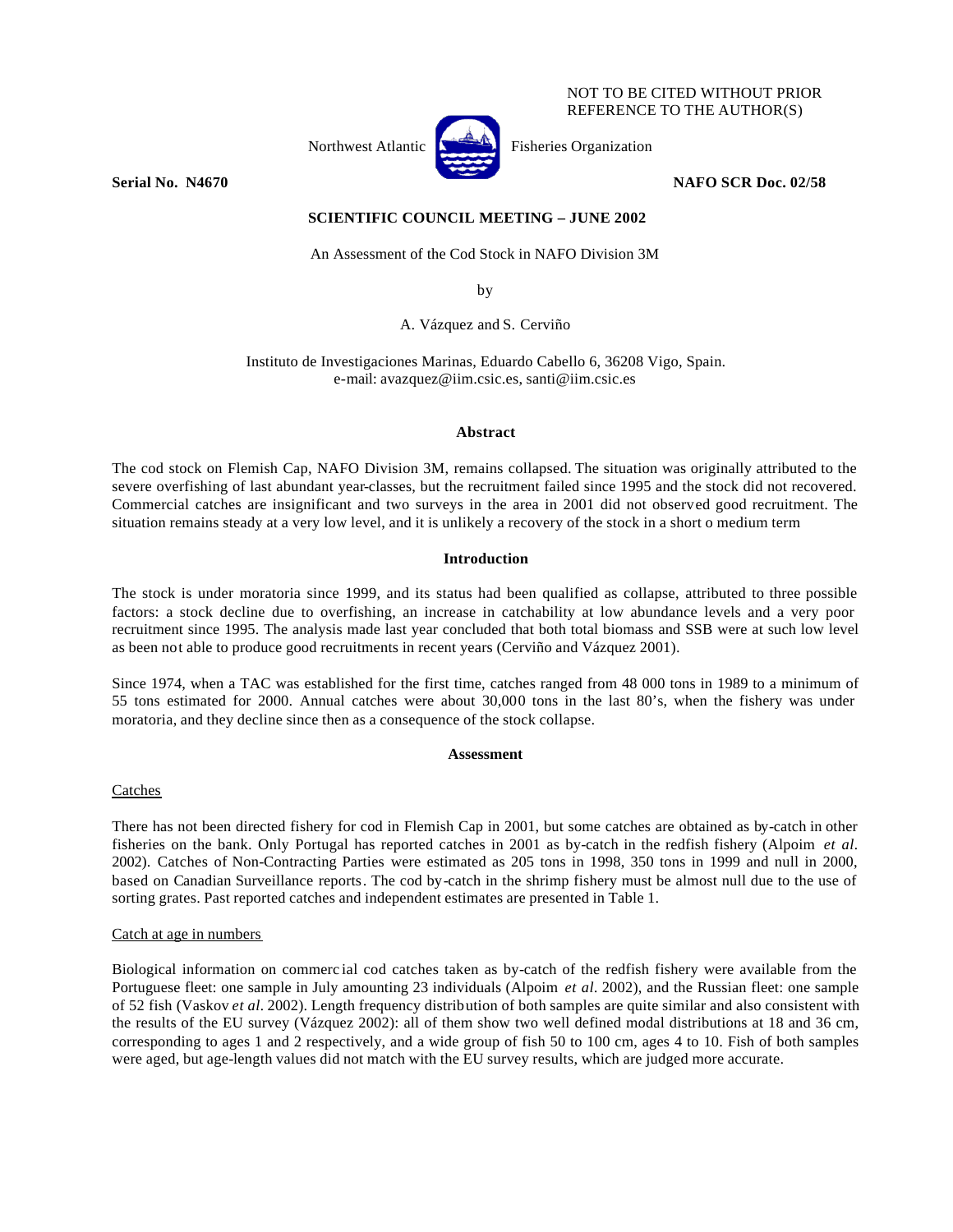Only the Portuguese length distribution was considered representative of the catch, taken into account that only that sample corresponds to reported catches. Length distribution was transformed to catch at age data (Table 2) using the age-length key from the EU survey in July 2001 (Vázquez 2002). The same procedure has been followed in 1999 and 2000 data due to the lack of the corresponding age-length key, and was justified on the similarity observed in previous years.

Mean weight-at-age in the catch was also calculated applying the weight-at-length relationship obtained in the survey to the observed length at age distribution.

## Survey indices of abundance at age

Abundance indices at ages 1 to 8+ for years 1988 to 2001 from the EU survey (Vázquez 2002) are shown in Table 3. This table represent the clearest view of the state of the stock: the recruitment of the 1995-1999 year-classes was very scarce, well below the level observed in previous years; and oldest fish became more and more scarce. Abundance at age 1 is considered an imprecise estimate of recruitment: abundance at age 2 matches better with the abundance in the following ages and, consequently, it is considered a best indices of recruitment. Taking into account this caveats, the abundance of the 2000 year-class cannot be yet evaluated, but the signal is that their abundance is also low, being the sixth consecutive poor year-class. No recovery of the stock can be expected before good recruitment is observed, and four more years will be at least necessary for they contribute to the spawning stock.

A bottom trawl survey was carried out on Flemish Cap by the Russian RV Mozdok in May-Jume 2001 (Vaskov *et al.* 2002, Shibanov *et al.* 2002). Total biomass estimates compared with previous estimates of Russian and EU surveys in presented in table 4. Total biomass estimated in 2001 in both surveys is more than 10 times smaller than the mean of the 1988-1993 period. It is 21 times in the EU survey, 14 times in the Russian survey and, as it will be forward shown, 8 times in XSA results. In conclusion, both surveys indicate the same decline in total biomass. Even no length distribution is provided, mean weight was 1.575 kg, which compared with the 0.961 kg mean weigh in the EU survey, indicates that also the Russian survey did not find any good recruitment.

### Maturity ogive.

Maturity ogives for the longest available historical series were recently reviewed (Saborido pers. comm.), including data from the Canadian surveys in years 1978-1985. New data from years 1986-1989 are an average of years 1985 and 1990. The new percentages (Table 6) are then applied instead of those currently used. The effect is a noted change in our perception of the past levels of the spawning stock biomass. New figures are considered more accurate estimates.

Natural mortality was assumed at 0.2.

## **Results**

An XSA-Extended Survivor Analysis (Darby and Flatman 1994) was carried out with these inputs and the following settings:

> **Catch** data for 30 years. 1972 to 2001. Ages 1 to 8+ **Tuning** with EU survey for 1988 to 2001 and ages 1 to 7

Tapered **time weighting** was not applied.

**Catchability** analysis Catchability dependent on stock size for ages younger than 3 Catchability independent of age for ages older than 4

#### **Terminal population** estimation

Terminal year survivor estimates shrunk towards last year F Oldest age survivor shrunk towards F mean of ages 4-6 5.0 s.e. of the mean to which the estimates are shrunk 0.5 Minimum standard error for population estimates from each cohort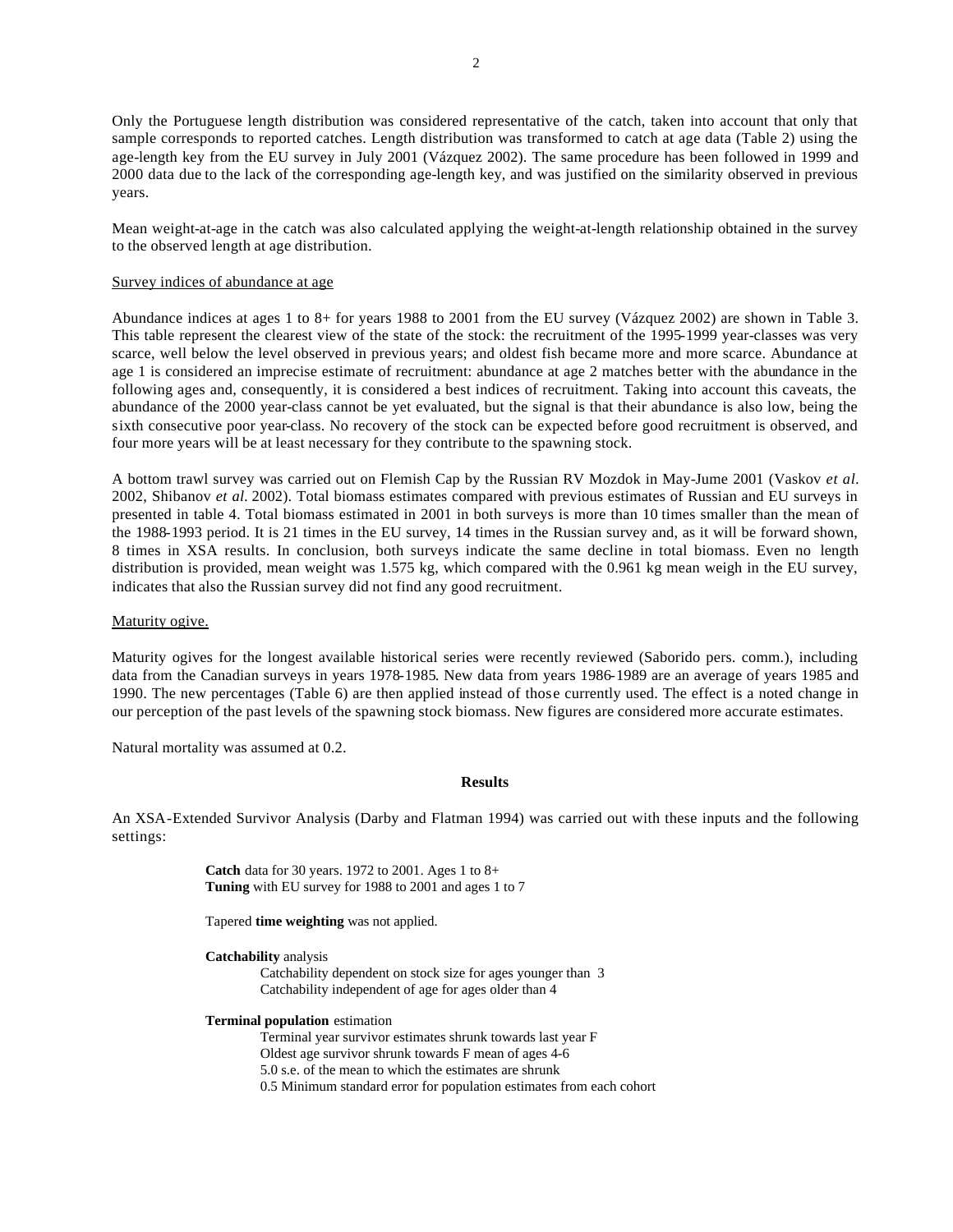No changes were introduced in these settings in relation to the last year analysis (Vázquez and Cerviño 2001). Catchability was considered dependent on stock size for age 1 and 2 instead of only age 1 because data for age 2 give a bad catchability fit and the two parameters model improves the fit. Terminal population was shrunk towards last year F and the s.e. of this shrinkage is high: 5.0, to avoid bias in terminal population estimates given that F-at-age was quite different in 2001 regarding to past years.

Log catchability and its standard error are shown in Table 5, where high standard errors are mainly observed for ages 5 and 6. Results of the catchability analysis for the EU survey are presented in Figure 1 and catchability residuals seem to be reasonably consistent for all ages.

Tables 7 and 8 show the XSA results of abundance and F at age since 1988. Mean fishing mortality at ages 3-5 declined since the peak in 1995 to the low value in 2001. Fishing pattern become quite variable in last years compared with the one observed for previous years, and peak fishing mortality follows the progress of dominant year-classes. These occurrences must be a consequence of low level of catches and the small sample size: the catch sampling are quite dependent of survey results used for tuning.

Total abundance (Table 8) peaks in 1992 with 154 millions fish and has been decreasing since then until 1999, with less than 2 millions, with a slight recovery in 2000 and 2001. All cohorts since 1992 have been poor and those since 1995 extremely poor. The adult stock, age 5+, declined progressively in the last years, and will be continued to decrease in the coming years.

Biomass, spawning stock biomass, recruitment at age 1 and mean F at ages 3 to 5 were calculated from XSA results and are presented in Table 9. Recruitment at age one present three peaks (Figure 2), 1974, 1986 and 1991-92, consequently total biomass presents also three peaks in 1976, 1989 and 1992, the latest being the less important. The relative high abundance of those year-classes is also observed in the SSB they produced years later, those peaks of 1979 and 1990-92, but no later that should be corresponded to the latest recruitment peak of 1991-92. This could be a consequence of the overfishing at that time; in 1989-90 catch peaks coinciding with high biomass (Figure 3); the biomass decreased in following years but F increased in the 1992-95 period, overfishing the year-classes that produced the last recruitment peak. After 1995 biomass decreased to a level around 3 thousand tons.

The stock-recruitment relationship using both SSB and recruitment at age one from XSA results is presented in Figure 4. Recruitment and SSB since 1992 are the lowest in the series. The plots show the same two different zones, already pointed in previous analyses (Cerviño and Vázquez 2000), where the probability of getting good recruitments is different. This was the base to estimate a preliminary figure for  $B_{\text{im}}$  as 14 000 tons; the average recruitments is 14 millions fish when SSB was below 14 000 tons and it was 48 millions when SSB was above this amount.

Results of a retrospective analysis are presented in Figure 5. Fishing mortality was underestimated in last years and, consequently, total biomass and the spawning stock biomass were overestimated. This is also observed when comparing current results with those presented in previous years. Total population and SSB from 1995 onwards were overestimated, although the trends remain the same. Current analysis indicates a minimum of both total biomass and SSB in 1999-2000, and a slight increase in 2001 due to occurrence of the last recruitment and low fishing mortality regime.

It could be argued that last age residuals are quite low and could be dominating the XSA fit. It would be expected that an increase in the minimum standard error for population estimates in each cohort, set equal to 0.5 in this assessment, could balance the residuals among all ages. Some extra runs with FishLab (Kell & Smith, *in prep.*) were done using minimum s.e. from 0.5 to 1.2, in order to check this question. The efficiency of this new settings was evaluated regarding, first, the Log-Likelihood measurement of the fit goodness and, second, the ratio of age 7 root squared residuals on mean (ages 1 to 6) root squared residuals; a value of 1 for this ratio suggests a god balance of residuals among different ages. Results of this analysis are presented in the following table.

| Minimum s.e.                                               | 0.5    | 0.6 | 0.7                                                            | 0.8 | (1.9) |                      | 1.0 1.1 | 1.2  |
|------------------------------------------------------------|--------|-----|----------------------------------------------------------------|-----|-------|----------------------|---------|------|
| -LogL                                                      | -34.47 |     | $-34.21$ $-34.13$ $-34.13$ $-34.16$ $-34.20$ $-34.26$ $-34.32$ |     |       |                      |         |      |
| Res. (age 7) / res. (ages 1-6) $0.33$ $0.45$ $0.54$ $0.59$ |        |     |                                                                |     |       | $0.62$ $0.64$ $0.64$ |         | 0.65 |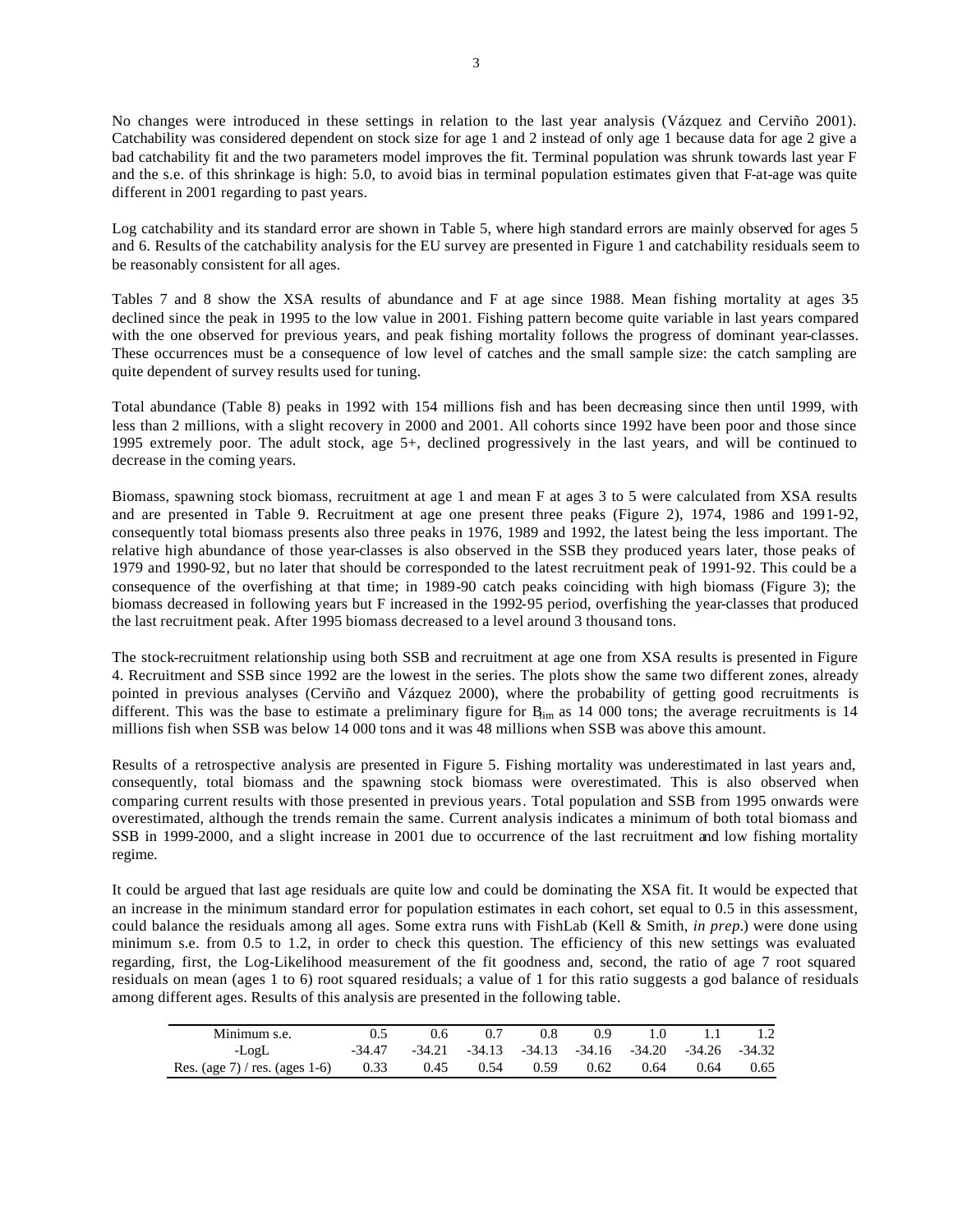The results show that the best fit is achieved at minimum s.e. of 0.7-0.8, based on the light improve in LogL. The balance in residuals improves with higher values of the minimum s.e., but a small improvement with values larger than 0.8 suggest that this value, 0.8, is the best option. Since the assessment results with this new option do not change our perception of the stock status, the results presented are those using minimum s.e. equal to 0.5 for coherence with last year analysis (Vázquez y Cerviño, 2001).

## **Discussion**

The total biomass indices from the EU survey and XSA results show the same view in most recent years. Both indices decline up to 1999-2000 and have a slight increase for 2001. The decline is also observed in the Russian survey, when comparing the 2001 level with the mean of the 1988-1993 period. Comparatively, the XSA indicates the smaller decline than surveys, being the EU survey where decline is deepest.

Recruitment at age one in VPA also shows a pattern similar to the EU survey along the analysed period. This coincidence in views from the surveys and the XSA results, both en total biomass and recruitment, is almost unavoidable due to the low level of commercial catches that makes the analysis strongly dependent of survey results. The very scarce information that commercial fishing produces cannot substantially modify the views of the surveys results used for tuning. This is not a undesirable feature of the XSA, but a more general statement of the VPA, which needs a consistent set of commercial catch data. Consequently the surveys remain as the main source of information at the current low level catch, and their views on the level of the recruitment of last years are the clearest indication of the stock status.

The clearest conclusion of the analysis, already pointed in previous years, is that both total biomass and SSB are at the lowest observed level, and recruitment remain among the weakest observed. The SSB at the low current levels was not able to produce good recruitments in recent years. With the present age structure of the population it is unlikely a recovery of the stock in a short or medium term.

## **Acknowledgements**

This study was supported by the European Commission (DG XIV, Study 00-028), CSIC, IEO, IPIMAR, and the Basque Government.

### **References**

- Alpoim, R., J. Vargas, E. Santos and A.M. Ávila de Melo. 2002. Portuguese research report for 2001. *NAFO SCS Doc*. 02/6.
- Borovkov, V., K. Gorchinsky, S. Kovalev, P. Savvatimsky, V.A. Rikhter and I.K. Sigaev 1993. Russian research report for 1992. *NAFO SCS Doc.* 93/10.
- Cerviño, S. and A. Vázquez. 2000. An assessment of the cod stock in NAFO Division 3M. *NAFO SCR Doc*. 00/40.
- Darby, C. and S. Flatman. 1994. Virtual population analysis: version 3.1. (Windows/DOS). User guide. *Min. Agric. Fish. & Food*, Lowestoft.
- Kell, L.T. and M.T. Smith. (in prep.). A Fisheries software library: a Sci. Ser. Tech. Rep., CEFAS, Lowestoft, (112).
- Kiseleva, V.M.– 1996. Estimation of cod stock in Div. 3M by data of 1995 trawl survey. *NAFO SCR Doc.* 96/7.
- Kiseleva, V.M.– 1997. Assessment of cod stock on the Flemish Cap from data of trawl survey in 1996. *NAFO SCR Doc.* 97/7.
- Kiseleva, V.M. and A.A. Vaskov 1994. Assessment of cod stock in NAFO Subarea 3 from 1993 trawl-acoustic survey data. *NAFO SCR Doc.* 94/12.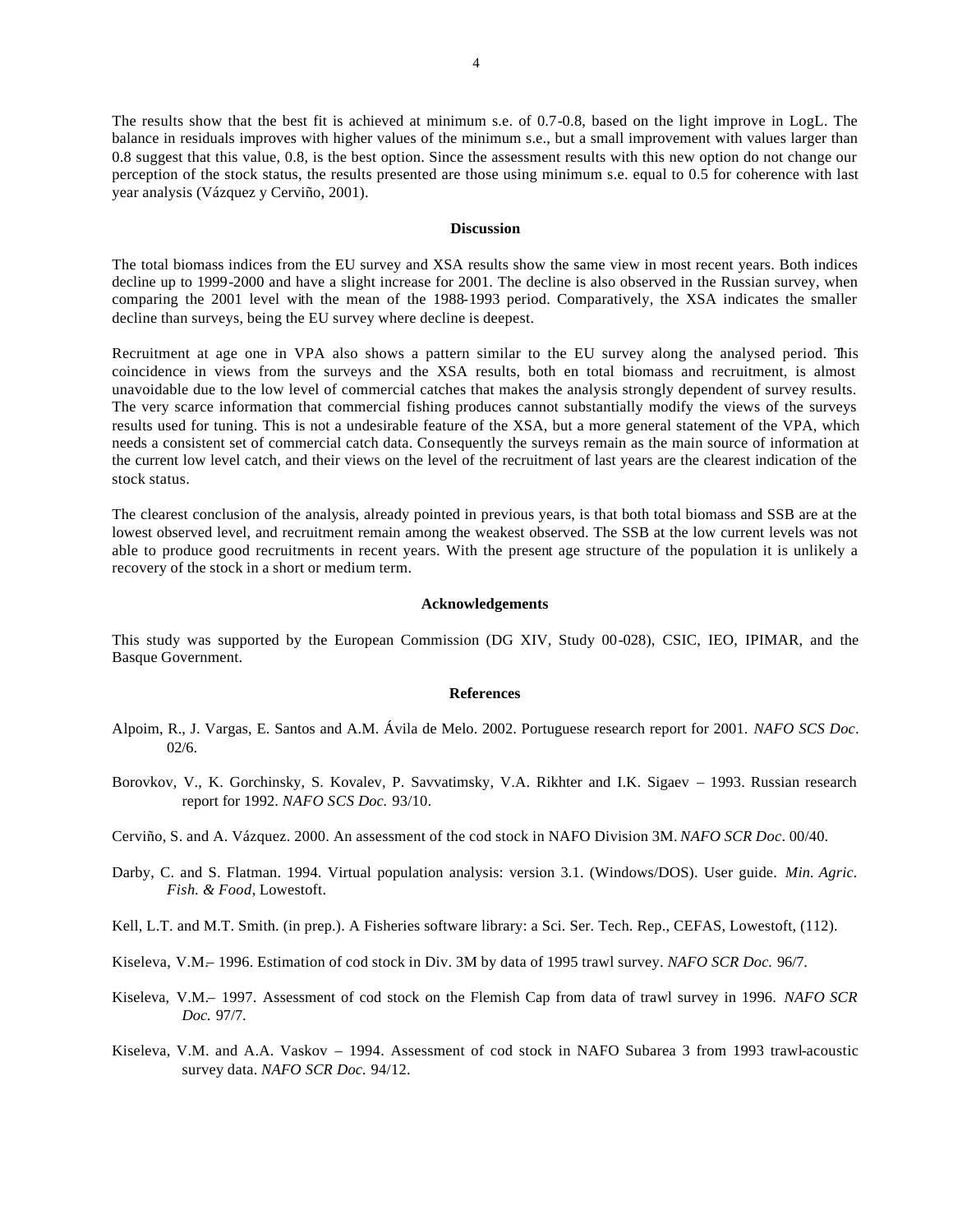- Shibanov, V.N., K.V. Gorchinsky and T.M. Igachov. 2002. Results of Russian trawl survey for bottom fish in Div. 3M conducted in May-June 2001. *NAFO SC WP* 03/13.
- Vaskov, A.A., K.V. Gorchinsky, T.M. Igashov, V.M. Kiseleva, S.E. Lobodenko and S.P. Melnikov. 2002. Russian Research Report for 2001: PART II – PINRO Research. *NAFO SCS Doc.* 02/4.
- Vázquez,, A. 2002. Results from bottom trawl survey on Flemish Cap of July 2001. *NAFO SCR Doc.* 02/12.
- Vázquez, A. and S. Cerviño. 2001. A review of the status of the cod sock in NAFO Division 3M. *NAFO SCR Doc.*  01/60.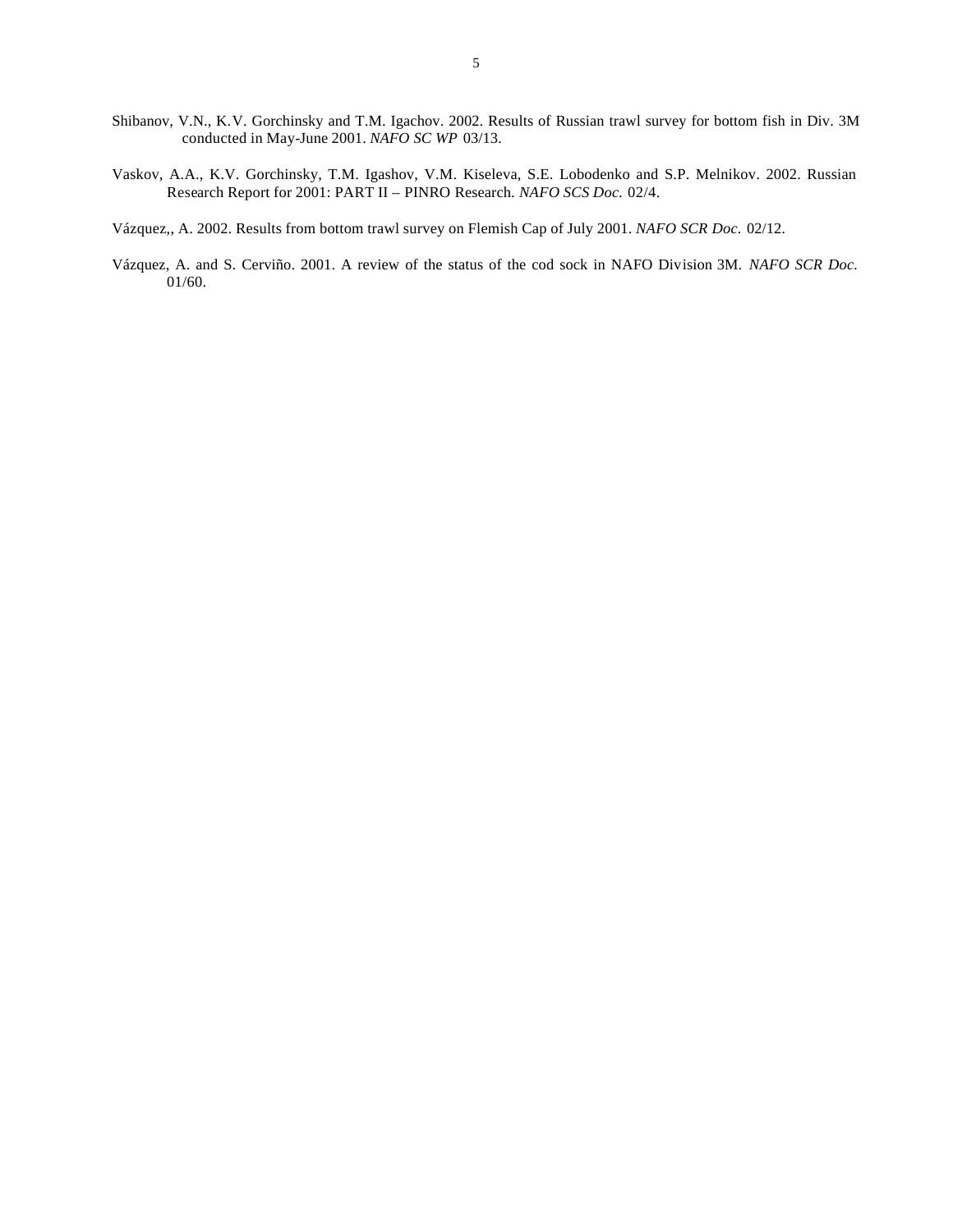|      | Esti- |        |              |     |              |          | <b>Reported</b> |              |                             |                 |                |                |                |
|------|-------|--------|--------------|-----|--------------|----------|-----------------|--------------|-----------------------------|-----------------|----------------|----------------|----------------|
| year | mated | Faroes | Japan        |     | Korea Norway | Portugal | Russia          | Spain        | UK                          | France-m Poland |                | others         | total          |
| 1959 |       |        |              |     | 11           |          | 6470            | 466          |                             |                 |                | $\overline{2}$ | 6949           |
| 1960 |       | 260    |              |     | 166          | 9        | 11595           | 607          |                             |                 | $\overline{c}$ | 96             | 12735          |
| 1961 |       | 246    |              |     | 116          | 2155     | 12379           | 851          | 600                         | 2626            | 336            | 1548           | 20857          |
| 1962 |       | 188    | -1           |     | 95           | 2032     | 11282           | 1234         | 93                          |                 | 888            | 363            | 16176          |
| 1963 |       | 969    | 35           |     | 212          | 7028     | 8528            | 4005         | 2476                        | 9501            | 1875           | 853            | 35482          |
| 1964 |       | 1518   | 333          |     | 1009         | 3668     | 26643           | 862          | 2185                        | 3966            | 718            | 1172           | 42074          |
| 1965 |       | 1561   |              |     | 713          | 1480     | 37047           | 1530         | 6104                        | 2039            | 5073           | 771            | 56318          |
| 1966 |       | 891    |              |     | 125          | 7336     | 5138            | 4268         | 7259                        | 4603            | 93             | 259            | 29972          |
| 1967 |       | 775    |              |     | 200          | 10728    | 5886            | 3012         | 5732                        | 6757            | 4152           | 802            | 38044          |
| 1968 |       | 852    | 223          |     | 697          | 10917    | 3872            | 4045         | 1466                        | 13321           | $71\,$         | 235            | 35699          |
| 1969 |       | 750    | 30           |     | 1047         | 7276     | 283             | 2681         |                             | 11831           |                | 42             | 23940          |
| 1970 |       | 379    | 34           |     | 1347         | 9847     | 494             | 1324         | $\ensuremath{\mathfrak{Z}}$ | 6239            | 53             | $\mathbf{1}$   | 19721          |
| 1971 |       | 708    | $\sqrt{6}$   |     | 926          | 7272     | 5536            | 1063         |                             | 9006            | 19             | 1647           | 26183          |
| 1972 |       | 6902   |              |     | 952          | 32052    | 5030            | 5020         | 4126                        | 2693            | 35             | 693            | 57503          |
| 1973 |       | 7754   |              |     | 417          | 11129    | 1145            | 620          | 1183                        | 132             | 481            | 39             | 22900          |
| 1974 |       | 1872   |              |     | 383          | 10015    | 5998            | 2619         | 3093                        |                 | 700            | 258            | 24938          |
| 1975 |       | 3288   |              |     | 111          | 10430    | 5446            | 2022         | 265                         |                 | 677            | 136            | 22375          |
| 1976 |       | 2139   |              |     | 1188         | 10120    | 4831            | 2502         |                             | 229             | 898            | 359            | 22266          |
| 1977 |       | 5664   | 24           |     | 867          | 6652     | 2982            | 1315         | 1269                        | 5827            | 843            | 1576           | 27019          |
| 1978 |       | 7922   | 22           |     | 1584         | 10157    | 3779            | 2510         | 207                         | 5096            | 615            | 1239           | 33131          |
| 1979 |       | 7484   | 74           |     | 1310         | 9636     | 4743            | 4907         |                             | 1525            | $\sqrt{5}$     | 26             | 29710          |
| 1980 |       | 3259   | 37           |     | 1080         | 3615     | 1056            | 706          |                             | 301             | 33             | 381            | 10468          |
| 1981 |       | 3874   | 9            |     | 1154         | 3727     | 927             | 4100         |                             | 79              |                | 3              | 13873          |
| 1982 |       | 3121   | $10\,$       | 4   | 375          | 3316     | 1262            | 4513         | 33                          | 119             |                |                | 12753          |
| 1983 |       | 1499   | $\mathbf{1}$ |     | 111          | 2930     | 1264            | 4407         |                             |                 |                | 3              | 10215          |
| 1984 |       | 3058   | 9            |     | 47           | 3474     | 910             | 4745         |                             |                 |                | 459            | 12702          |
| 1985 |       | 2266   | 5            |     | 405          | 4376     | 1271            | 4914         |                             |                 |                | 438            | 13675          |
| 1986 |       | 2192   | 6            |     |              | 6350     | 1231            | 4384         |                             |                 |                | 355            | 14518          |
| 1987 |       | 916    | 269          |     |              | 2802     | 706             | 3639         |                             | 2300            |                |                | 10632          |
| 1988 | 28899 | 1100   | 5            | 6   |              | 421      | 39              | 141          |                             |                 |                | 6              | 1718           |
| 1989 | 48373 |        | 38           | 321 |              | 170      | 10              | 378          |                             |                 |                |                | 917            |
| 1990 | 40827 | 1262   | 24           | 815 |              | 551      | $22\,$          | 87           |                             |                 |                | $\mathbf{1}$   | 2762           |
| 1991 | 16229 | 2472   | 54           | 82  | 897          | 2838     | $\mathbf{1}$    | 1416         | $26\,$                      |                 |                | 1203           | 8989           |
| 1992 | 25089 | 747    | 2            | 18  |              | 2201     | $\mathbf{1}$    | 4215         | 5                           |                 |                | 6              | 7226           |
| 1993 | 15958 | 2931   |              | 3   |              | 3132     |                 | 2249         |                             |                 |                | $\mathbf{1}$   | 8316           |
| 1994 | 29916 | 2249   |              |     | $\mathbf{1}$ | 2590     |                 | 1952         |                             |                 |                |                | 6885           |
| 1995 | 10372 | 1016   |              |     |              | 1641     |                 | 564          |                             |                 |                |                | 3221           |
| 1996 | 2601  | 700    |              |     |              | 1284     |                 | 176          | 129                         |                 |                | 16             | 2305           |
| 1997 | 2933  |        |              |     |              | 1433     |                 | $\mathbf{1}$ | 23                          |                 |                |                | 1475           |
| 1998 | 705   |        |              |     |              | 456      |                 |              |                             |                 |                |                | 456            |
| 1999 | 353   |        |              |     |              | 3        |                 |              |                             |                 |                |                | $\mathfrak{Z}$ |
| 2000 | 55    |        |              |     |              | $30\,$   | 6               |              |                             |                 |                |                | 36             |
| 2001 | 37    |        |              |     |              | 54       |                 |              |                             |                 |                |                | 54             |

**Table 1** – Total cod catch on Flemish Cap. Reported nominal catches since 1959 and estimated total catch since 1988. (tons)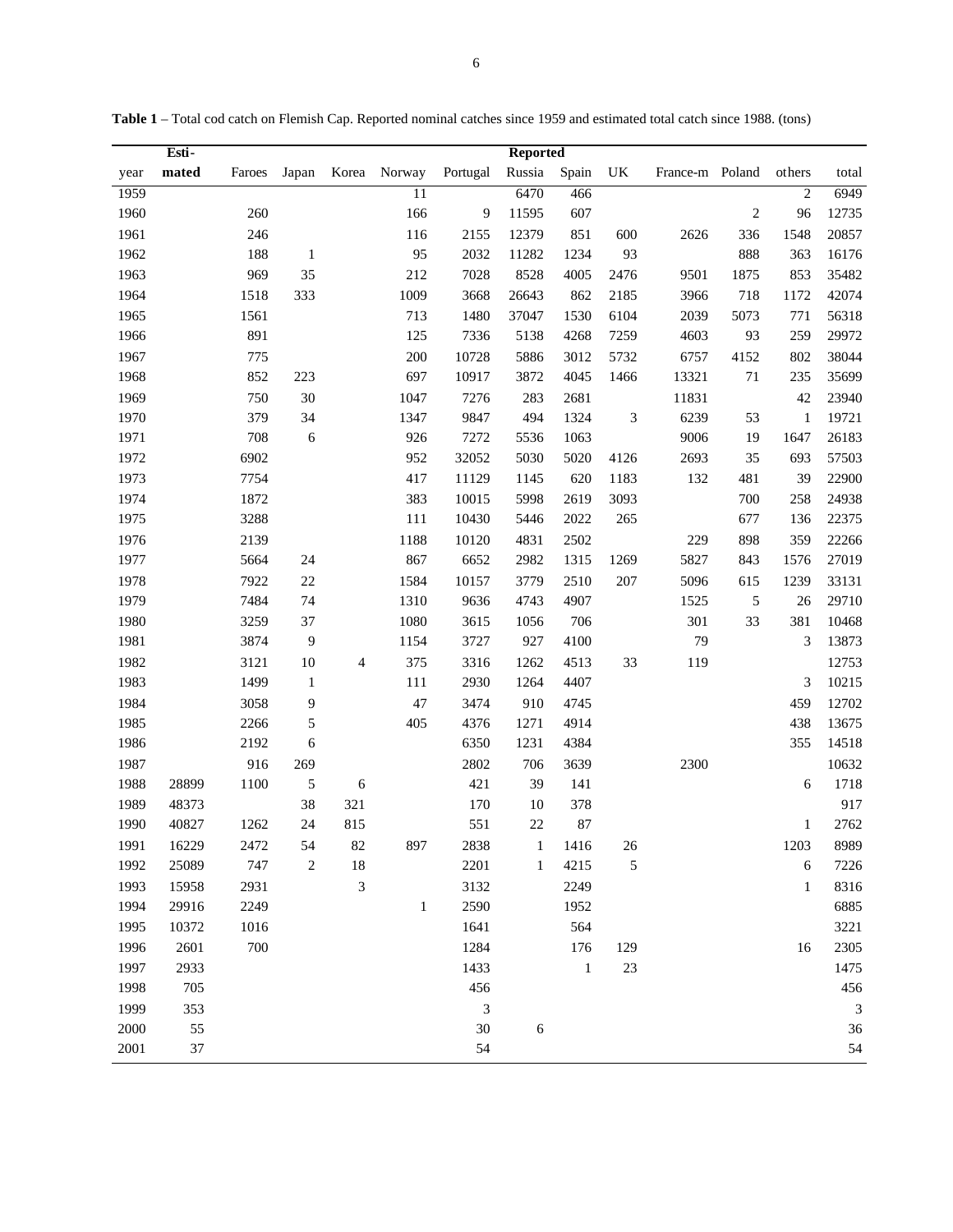**Table 2** – Catch in numbers ('000).

|      |                  |                  |                | age            |                |                |                |                  |
|------|------------------|------------------|----------------|----------------|----------------|----------------|----------------|------------------|
| year | $\mathbf{1}$     | $\overline{c}$   | 3              | $\overline{4}$ | 5              | 6              | $\overline{7}$ | $8+$             |
| 1972 | $\boldsymbol{0}$ | $\overline{0}$   | 278            | 19303          | 12372          | 6555           | 3083           | 3177             |
| 1973 | $\overline{0}$   | $\boldsymbol{0}$ | 2035           | 116            | 11709          | 3470           | 853            | 1085             |
| 1974 | $\overline{0}$   | $\overline{0}$   | 5999           | 11130          | 2232           | 1894           | 271            | 257              |
| 1975 | $\overline{0}$   | $\overline{0}$   | 7090           | 2436           | 1241           | 238            | 281            | 258              |
| 1976 | $\boldsymbol{0}$ | $\boldsymbol{0}$ | 17564          | 10653          | 386            | 100            | 63             | 5                |
| 1977 | $\boldsymbol{0}$ | $\boldsymbol{0}$ | 119            | 17581          | 8502           | 436            | 267            | 318              |
| 1978 | $\overline{0}$   | $\boldsymbol{0}$ | 428            | 3092           | 18077          | 3615           | 329            | 270              |
| 1979 | $\boldsymbol{0}$ | $\boldsymbol{0}$ | 167            | 2616           | 5599           | 5882           | 316            | 137              |
| 1980 | $\boldsymbol{0}$ | $\boldsymbol{0}$ | 551            | 500            | 1423           | 1051           | 1318           | 96               |
| 1981 | $\overline{0}$   | $\boldsymbol{0}$ | 1732           | 6768           | 161            | 326            | 189            | 539              |
| 1982 | $\boldsymbol{0}$ | $\boldsymbol{0}$ | 21             | 3040           | 1926           | 310            | 97             | 357              |
| 1983 | $\overline{0}$   | $\boldsymbol{0}$ | 2818           | 713            | 765            | 657            | 94             | 131              |
| 1984 | $\boldsymbol{0}$ | $\boldsymbol{0}$ | 9              | 2229           | 966            | 59             | 90             | 146              |
| 1985 | $\overline{0}$   | $\mathbf{0}$     | 19             | 5499           | 3549           | 1232           | 931            | 218              |
| 1986 | $\boldsymbol{0}$ | 2549             | 2266           | 4251           | 2943           | 1061           | 169            | 162              |
| 1987 | 814              | 1848             | 3102           | 1915           | 1259           | 846            | 313            | 112              |
| 1988 | $\mathbf{1}$     | 3500             | 25593          | 11161          | 1399           | 414            | 315            | 162              |
| 1989 | $\overline{0}$   | 52               | 15399          | 23233          | 9373           | 943            | 220            | 205              |
| 1990 | 7                | 254              | 2180           | 15740          | 10824          | 2286           | 378            | 117              |
| 1991 | $\mathbf{1}$     | 561              | 5196           | 1960           | 3151           | 1688           | 368            | 76               |
| 1992 | $\overline{0}$   | 15517            | 10180          | 4865           | 3399           | 2483           | 1106           | 472              |
| 1993 | $\boldsymbol{0}$ | 2657             | 14530          | 3547           | 931            | 284            | 426            | 213              |
| 1994 | $\overline{0}$   | 1219             | 25400          | 8273           | 386            | 185            | 14             | 182              |
| 1995 | $\boldsymbol{0}$ | $\boldsymbol{0}$ | 264            | 6553           | 2750           | 651            | 135            | 232              |
| 1996 | $\boldsymbol{0}$ | 81               | 714            | 311            | 1072           | 88             | $\mathbf{0}$   | $\boldsymbol{0}$ |
| 1997 | $\boldsymbol{0}$ | $\boldsymbol{0}$ | 810            | 762            | 143            | 286            | 48             | $\boldsymbol{0}$ |
| 1998 | $\overline{0}$   | $\boldsymbol{0}$ | $\,8\,$        | 170            | 286            | 30             | 19             | $\overline{c}$   |
| 1999 | $\boldsymbol{0}$ | $\boldsymbol{0}$ | 15             | 15             | 96             | 60             | 3              | $\mathbf{1}$     |
| 2000 | $\boldsymbol{0}$ | $\boldsymbol{0}$ | 54             | 1              | 1              | $\overline{4}$ | $\mathbf{1}$   | $\boldsymbol{0}$ |
| 2001 | $\overline{0}$   | 9                | $\overline{0}$ | $\overline{4}$ | $\overline{c}$ | $\overline{0}$ | $\overline{c}$ | $\overline{c}$   |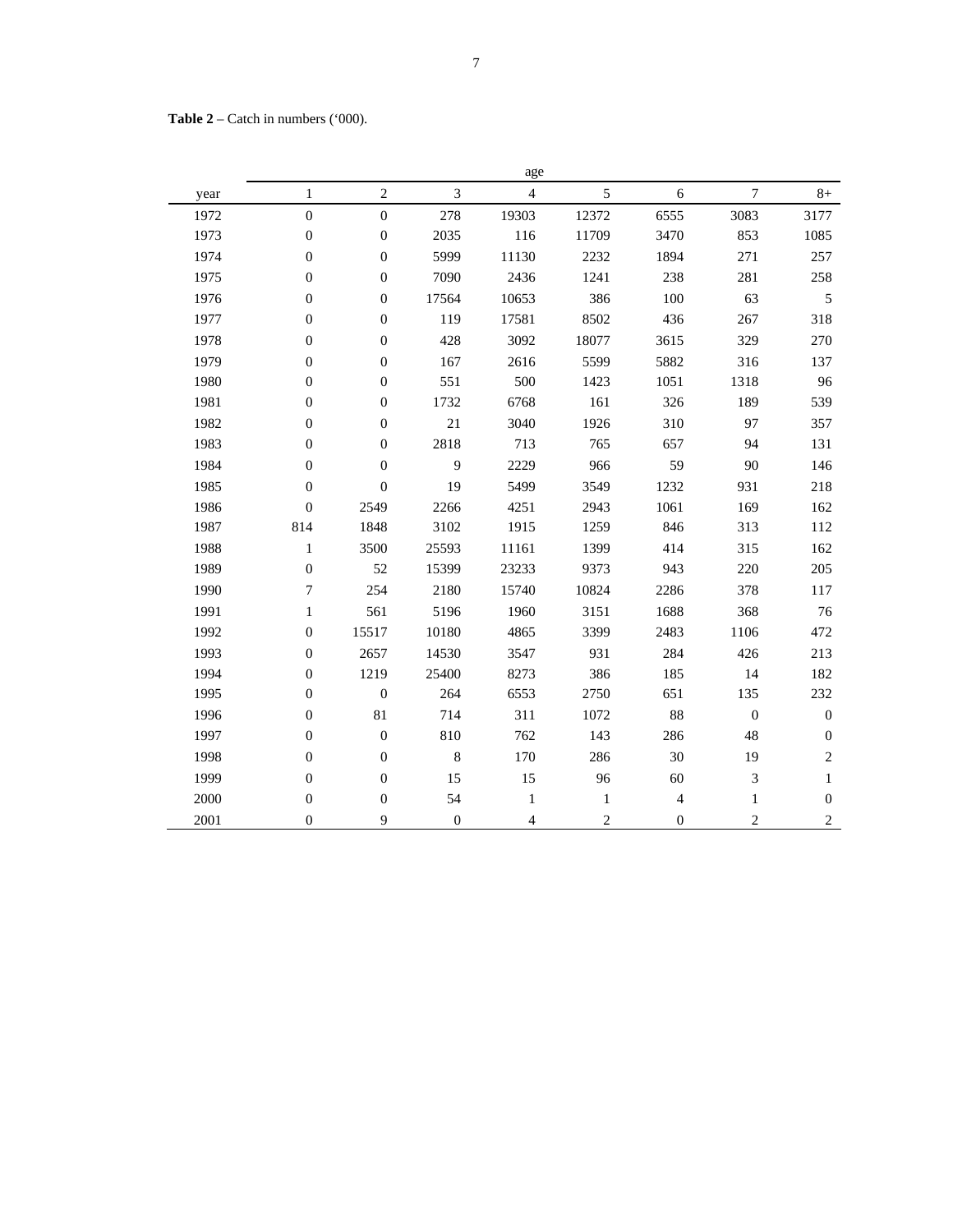|      |        |                |       | Age            |       |      |     |      |         |
|------|--------|----------------|-------|----------------|-------|------|-----|------|---------|
| Year | 1      | $\overline{2}$ | 3     | $\overline{4}$ | 5     | 6    | 7   | $8+$ | biomass |
| 1988 | 4576   | 72615          | 40564 | 10665          | 1230  | 191  | 223 | 110  | 37133   |
| 1989 | 20803  | 11028          | 84280 | 49151          | 18573 | 1270 | 157 | 80   | 103644  |
| 1990 | 2492   | 11937          | 4755  | 15469          | 14660 | 4298 | 350 | 240  | 55360   |
| 1991 | 137814 | 25600          | 15381 | 1928           | 6283  | 1674 | 296 | 60   | 36597   |
| 1992 | 71190  | 37060          | 4748  | 2033           | 332   | 1255 | 222 | 20   | 24295   |
| 1993 | 4364   | 132237         | 28403 | 1010           | 1269  | 168  | 491 | 100  | 55642   |
| 1994 | 3147   | 3835           | 24599 | 4562           | 120   | 66   | 7   | 130  | 24062   |
| 1995 | 1546   | 11365          | 1238  | 3595           | 885   | 33   | 25  | 20   | 8815    |
| 1996 | 39     | 2964           | 6131  | 820            | 2247  | 187  | 8   | 10   | 8196    |
| 1997 | 39     | 139            | 3146  | 4360           | 358   | 902  | 20  | 10   | 9063    |
| 1998 | 25     | 76             | 85    | 1137           | 1449  | 73   | 144 | 10   | 4532    |
| 1999 | 6      | 78             | 102   | 105            | 655   | 415  | 19  | 10   | 2596    |
| 2000 | 175    | 13             | 276   | 173            | 84    | 407  | 163 | 50   | 2782    |
| 2001 | 459    | 1643           | 11    | 105            | 70    | 12   | 135 | 116  | 2425    |

**Table 3** – Indices of abundance at age from the EU survey ('000) and biomass in tons by swept area method.

**Table 4** – Total biomass estimates in EU and Russian surveys.

| Year | EU(1)   | Russia: (2) | (3)    |      |
|------|---------|-------------|--------|------|
| 1983 |         | 23,070      |        |      |
| 1984 |         | 31,210      |        |      |
| 1985 |         | 28,070      |        |      |
| 1986 |         | 26,060      |        |      |
| 1987 |         | 10,150      | 21,600 |      |
| 1988 | 37,133  | 7,720       | 34,200 |      |
| 1989 | 103,644 | 36,520      | 78,300 |      |
| 1990 | 55,360  | 3,920       | 15,200 |      |
| 1991 | 36,597  | 6,740       | 8,200  |      |
| 1992 | 24,295  | 2,490       | 2,400  |      |
| 1993 | 55,642  | 8,990       | 9,700  |      |
| 1994 | 24,062  |             |        |      |
| 1995 | 8,815   | 8,260       |        |      |
| 1996 | 8,196   | 730         |        |      |
| 1997 | 9,063   |             |        |      |
| 1998 | 4,532   |             |        |      |
| 1999 | 2,596   |             |        |      |
| 2000 | 2,782   |             |        |      |
| 2001 | 2,451   | 784         |        | tons |

1) Biomass estimated from bottom trawl survey.

2) Biomass estimated from bottom trawl survey (Kiseleva and Vaskov 1994; Kiseleva 1996, 1997; Shibanov *et al.* 2002).

3) Biomass estimated of bottom trawlable plus pelagic biomass (Borovkov *et al.* 1993; Kiseleva and Vaskov 1994).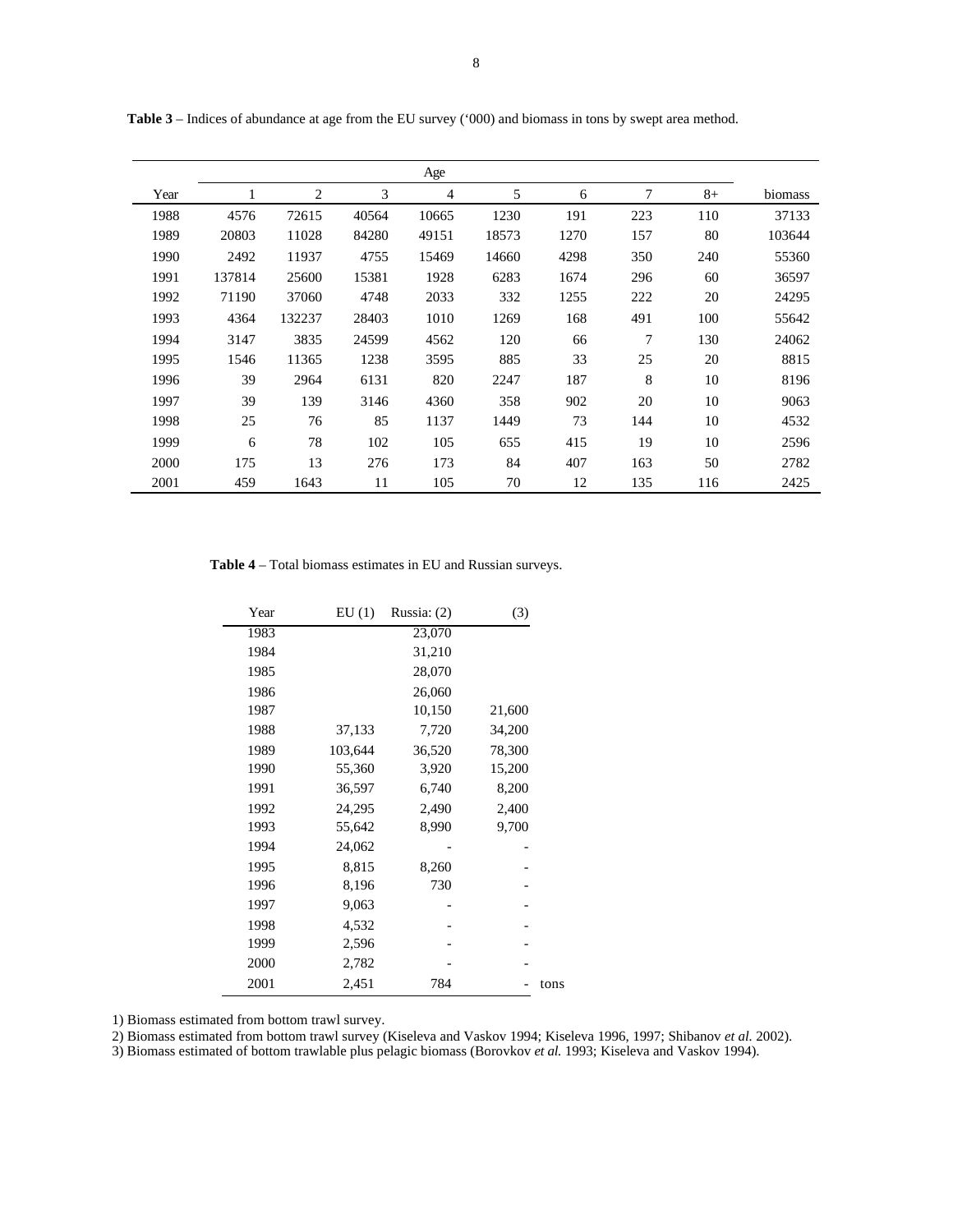| Age                     |                | 3                                                                        | $\overline{4}$ | 5         | 6       | 7      |         |            |
|-------------------------|----------------|--------------------------------------------------------------------------|----------------|-----------|---------|--------|---------|------------|
| Mean Log q              |                | 0.3005                                                                   | 0.1735         | 0.1735    | 0.1735  | 0.1735 |         |            |
| S.E(Log q)              |                | 0.5759                                                                   | 0.7381         | 0.9473    | 0.8147  | 0.2407 |         |            |
| Regression statistics : |                |                                                                          |                |           |         |        |         |            |
|                         |                | Ages with q dependent on year class strength                             |                |           |         |        |         |            |
| Age                     | Slope          | t-value                                                                  |                | Intercept | RSquare | No Pts | Reg s.e | Mean Log q |
|                         | 1              | 0.83                                                                     | 2.092          | 2.04      | 0.93    | 14     | 0.72    | $-0.84$    |
|                         | 2              | 0.94                                                                     | 1.134          | 0.30      | 0.96    | 14     | 0.53    | 0.22       |
|                         |                | Ages with q independent of year class strength and constant w.r.t. time. |                |           |         |        |         |            |
| Age                     | Slope          | t-value                                                                  |                | Intercept | RSquare | No Pts | Reg s.e | Mean Q     |
|                         | 3              | 1.04                                                                     | $-0.687$       | $-0.64$   | 0.96    | 14     | 0.61    | 0.30       |
|                         | $\overline{4}$ | 1.21                                                                     | $-2.285$       | $-1.89$   | 0.90    | 14     | 0.78    | 0.17       |
|                         | 5              | 1.08                                                                     | $-0.532$       | $-0.90$   | 0.77    | 14     | 1.05    | 0.27       |
|                         | 6              | 0.96                                                                     | 0.249          | 0.14      | 0.77    | 14     | 0.81    | 0.11       |
|                         | 7              | 1.00                                                                     | $-0.128$       | $-0.08$   | 0.98    | 14     | 0.21    | 0.05       |

 **Table 5** – Log catchability and standard error from XSA output.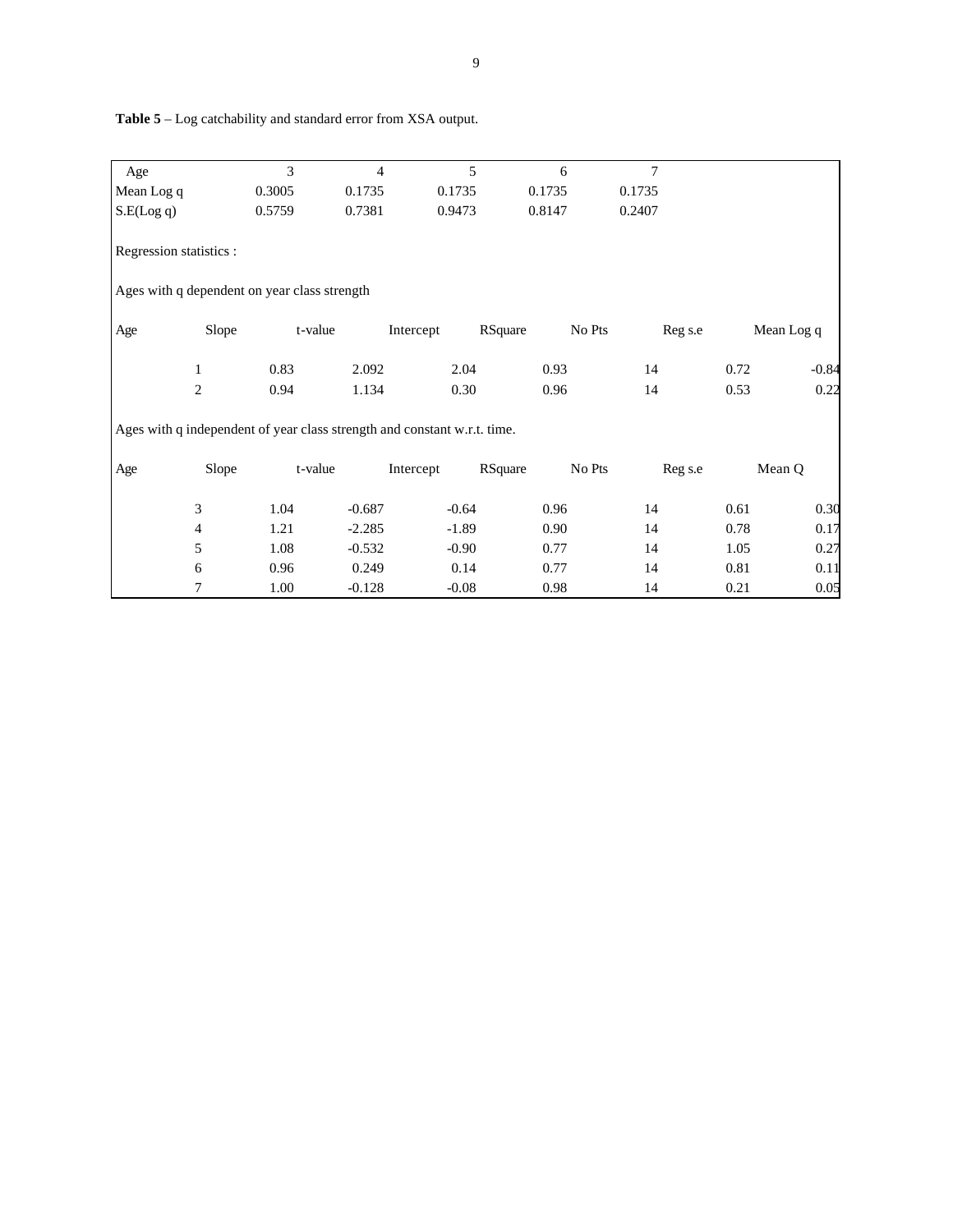|      |                  |                         |                         | age                      |     |     |     |     |
|------|------------------|-------------------------|-------------------------|--------------------------|-----|-----|-----|-----|
| Year | $\mathbf{1}$     | $\overline{\mathbf{c}}$ | $\overline{\mathbf{3}}$ | $\boldsymbol{4}$         | 5   | 6   | 7   | 8   |
| 1972 | $\mathbf{0}$     | $\overline{0}$          | $\mathbf{0}$            | $\boldsymbol{0}$         | 50  | 100 | 100 | 100 |
| 1973 | $\boldsymbol{0}$ | $\boldsymbol{0}$        | $\boldsymbol{0}$        | $\boldsymbol{0}$         | 50  | 100 | 100 | 100 |
| 1974 | $\boldsymbol{0}$ | $\boldsymbol{0}$        | $\boldsymbol{0}$        | $\mathbf{0}$             | 50  | 100 | 100 | 100 |
| 1975 | $\overline{0}$   | $\overline{0}$          | $\boldsymbol{0}$        | $\boldsymbol{0}$         | 50  | 100 | 100 | 100 |
| 1976 | $\overline{0}$   | $\overline{0}$          | $\boldsymbol{0}$        | $\boldsymbol{0}$         | 50  | 100 | 100 | 100 |
| 1977 | $\boldsymbol{0}$ | $\boldsymbol{0}$        | $\boldsymbol{0}$        | $\boldsymbol{0}$         | 50  | 100 | 100 | 100 |
| 1978 | $\overline{0}$   | $\boldsymbol{0}$        | $\,1$                   | 9                        | 47  | 88  | 98  | 100 |
| 1979 | $\boldsymbol{0}$ | $\boldsymbol{0}$        | $\boldsymbol{0}$        | $\overline{c}$           | 15  | 68  | 96  | 100 |
| 1980 | $\boldsymbol{0}$ | $\boldsymbol{0}$        | $\boldsymbol{0}$        | $\boldsymbol{0}$         | 6   | 68  | 98  | 100 |
| 1981 | $\boldsymbol{0}$ | $\boldsymbol{0}$        | $\boldsymbol{0}$        | 6                        | 52  | 95  | 100 | 100 |
| 1982 | $\boldsymbol{0}$ | $\boldsymbol{0}$        | $\boldsymbol{0}$        | $\overline{\mathcal{L}}$ | 78  | 100 | 100 | 100 |
| 1983 | $\boldsymbol{0}$ | $\boldsymbol{0}$        | $\boldsymbol{0}$        | $\overline{7}$           | 71  | 99  | 100 | 100 |
| 1984 | $\overline{0}$   | $\overline{0}$          | $\overline{0}$          | $\overline{4}$           | 71  | 99  | 100 | 100 |
| 1985 | $\overline{0}$   | $\boldsymbol{0}$        | $\boldsymbol{0}$        | 3                        | 74  | 100 | 100 | 100 |
| 1986 | $\boldsymbol{0}$ | $\boldsymbol{0}$        | $\overline{4}$          | 18                       | 63  | 75  | 85  | 100 |
| 1987 | $\boldsymbol{0}$ | $\boldsymbol{0}$        | $\overline{4}$          | 18                       | 63  | 75  | 85  | 100 |
| 1988 | $\boldsymbol{0}$ | $\boldsymbol{0}$        | $\overline{4}$          | 18                       | 63  | 75  | 85  | 100 |
| 1989 | $\mathbf{0}$     | $\boldsymbol{0}$        | $\overline{4}$          | 18                       | 63  | 75  | 85  | 100 |
| 1990 | $\mathbf{0}$     | $\mathbf{0}$            | 7                       | 34                       | 52  | 50  | 71  | 100 |
| 1991 | $\boldsymbol{0}$ | $\boldsymbol{0}$        | $\boldsymbol{0}$        | 23                       | 78  | 91  | 84  | 100 |
| 1992 | $\boldsymbol{0}$ | $\boldsymbol{0}$        | $\boldsymbol{0}$        | 23                       | 79  | 86  | 74  | 100 |
| 1993 | $\boldsymbol{0}$ | $\boldsymbol{0}$        | $\overline{c}$          | 16                       | 73  | 100 | 95  | 100 |
| 1994 | $\overline{0}$   | $\overline{0}$          | $\overline{c}$          | 57                       | 97  | 100 | 100 | 100 |
| 1995 | $\boldsymbol{0}$ | $\boldsymbol{0}$        | $\boldsymbol{0}$        | 77                       | 100 | 100 | 100 | 100 |
| 1996 | $\boldsymbol{0}$ | $\boldsymbol{0}$        | $\overline{c}$          | 56                       | 100 | 100 | 100 | 100 |
| 1997 | $\overline{0}$   | $\overline{0}$          | 8                       | 69                       | 91  | 96  | 100 | 100 |
| 1998 | $\boldsymbol{0}$ | $\boldsymbol{0}$        | 33                      | 87                       | 100 | 100 | 100 | 100 |
| 1999 | $\boldsymbol{0}$ | $\boldsymbol{0}$        | 33                      | 87                       | 100 | 100 | 100 | 100 |
| 2000 | $\overline{0}$   | $\boldsymbol{0}$        | 33                      | 87                       | 100 | 100 | 100 | 100 |
| 2001 | $\overline{0}$   | $\mathbf{0}$            | 33                      | 87                       | 100 | 100 | 100 | 100 |

**Table 6** – Maturity ogive in percentage of spawning female at age.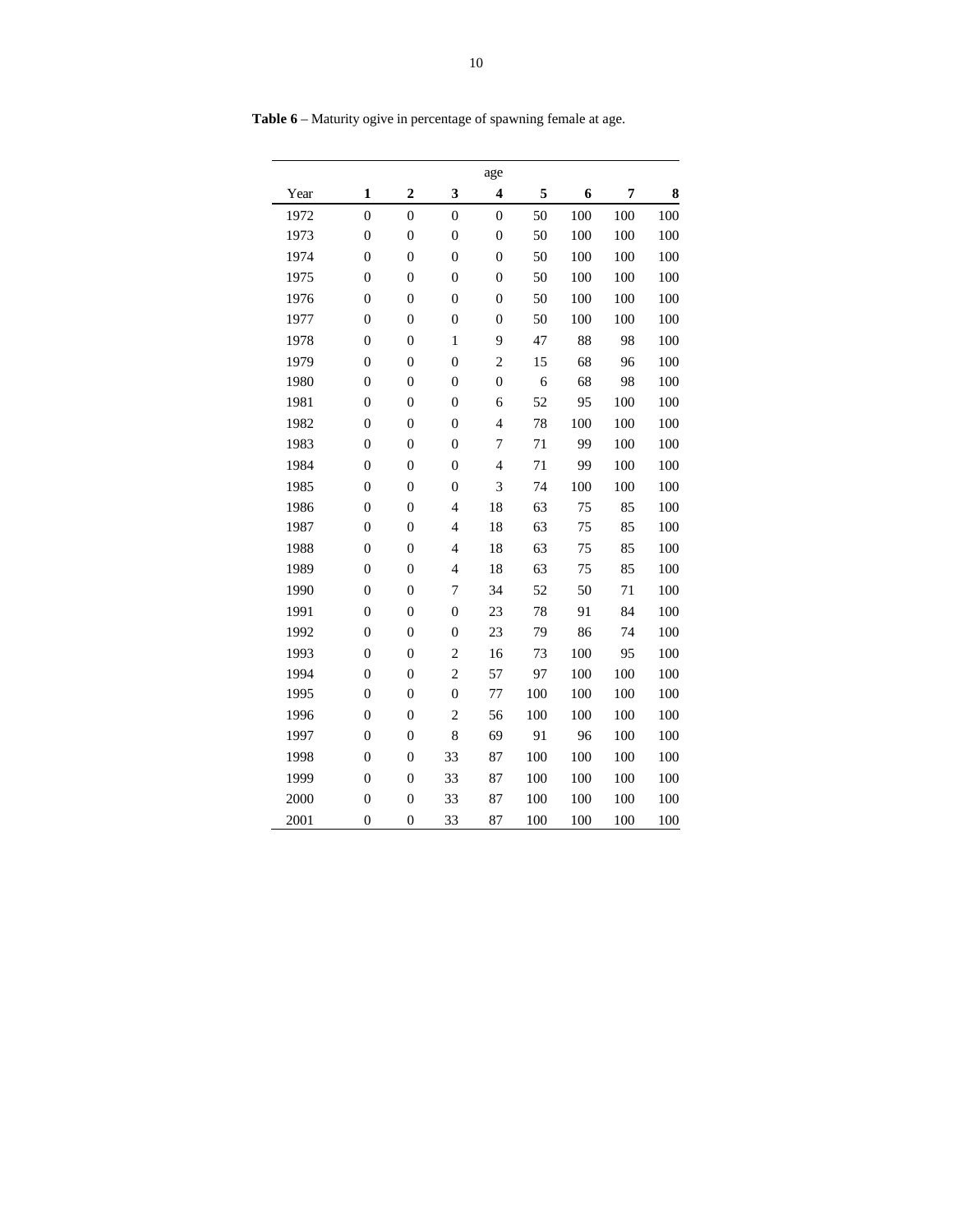**Table 7** – Fishing mortality from VPA.

| age                         | 1988   | 1989                                                                                              | 1990   | 1991 | 1992                                                                                | 1993         | 1994 | 1995     | 1996     | 1997                                 | 1998     | 1999 | 2000               | 2001 |
|-----------------------------|--------|---------------------------------------------------------------------------------------------------|--------|------|-------------------------------------------------------------------------------------|--------------|------|----------|----------|--------------------------------------|----------|------|--------------------|------|
|                             | 0.0001 |                                                                                                   | 0.0003 |      | $\Omega$                                                                            | $\mathbf{0}$ |      | $\Omega$ | $\Omega$ | $\Omega$                             |          |      |                    |      |
| $\mathcal{D}_{\mathcal{A}}$ |        | 0.0613 0.0042 0.0157 0.0278 0.3631 0.0589 0.7138                                                  |        |      |                                                                                     |              |      |          | 0.0403   | $\Omega$                             | $\Omega$ |      | $0.06527$ $0.0092$ |      |
|                             |        | 0.4120 0.4147 0.2405 0.5016 0.9807 0.6944 1.2318 0.3224 0.3063 0.6976 0.0985 0.1637 0.5138        |        |      |                                                                                     |              |      |          |          |                                      |          |      |                    |      |
|                             |        | 0.5335 0.8331 1.0262 0.3545 1.3658 1.2349 1.1947 1.4479 0.7927 0.6294 0.2993 0.2705 0.0146 0.0627 |        |      |                                                                                     |              |      |          |          |                                      |          |      |                    |      |
|                             |        | 0.5381 1.2839 1.3469 0.5758 2.3158 1.1464 0.3916 2.7307 1.0504 1.1368 0.5139 0.2753 0.0256 0.0366 |        |      |                                                                                     |              |      |          |          |                                      |          |      |                    |      |
| 6                           |        | 0.7989 0.8837 1.5035 0.7808 1.3837 2.6892 0.7362 4.386 0.8224 0.9307 0.7818 0.1889 0.0163         |        |      |                                                                                     |              |      |          |          |                                      |          |      |                    |      |
|                             |        | 1.3724 1.5793 1.1878 1.1638 2.9371 0.9849 1.7493 3.4958                                           |        |      |                                                                                     |              |      |          |          | 0 1.8975 0.1331 0.1564 0.0042 0.0101 |          |      |                    |      |
| $8+$                        |        | 1.3724 1.5793 1.1878 1.1638 2.9371 0.9849 1.7493 3.4958 0 1.8975 0.1331 0.1564 0.0042 0.0101      |        |      |                                                                                     |              |      |          |          |                                      |          |      |                    |      |
| $F$ 3-5                     | 0.4945 | 0.8439                                                                                            |        |      | 0.8712 0.4773 1.5541 1.0252 0.9394 1.5003 0.7165 0.8213 0.3039 0.2365 0.1847 0.0331 |              |      |          |          |                                      |          |      |                    |      |

**Table 8** – Abundance at age ('000) from VPA.

| age   | 1988   | 1989            | 1990   | 1991   | 1992   | 1993  | 1994  | 1995  | 1996 | 1997 | 1998 | 1999 | <b>2000</b> | 2001 | 2002 |
|-------|--------|-----------------|--------|--------|--------|-------|-------|-------|------|------|------|------|-------------|------|------|
|       | 16888  | 22063           | 27622  | 68798  | 62715  | 3225  | 4462  | 2768  | 141  | 164  | 222  | 28   | 1332        | 1689 |      |
|       | 65101  | 13826           | 18064  | 22608  | 56326  | 51347 | 2640  | 3653  | 2267 | 115  | 134  | 181  | 23          | 1091 | 1384 |
|       | 83764  | 50133           | 11273  | 14559  | 18002  | 32076 | 39635 | 1059  | 2991 | 1782 | 94   | 110  | 149         | 10   | 885  |
| 4     | 29834  | 45422           | 27112  | 7257   | 7219   | 5528  | 13114 | 9468  | 628  | 1803 | 726  | 70   | 76          | 73   | 8    |
|       | 3716   | 14327           | 16167  | 7955   | 4168   | 1508  | 1316  | 3251  | 1822 | 233  | 787  | 441  | 44          | 62   | 56   |
| 6     | 832    | 776             | 3249   | 3442   | 3662   | 337   | 392   | 729   | 173  | 522  | 61   | 385  | 274         | 35   | 49   |
|       | 466    | 30 <sub>6</sub> | 601    | 591    | 1291   | 751   | 19    | 154   |      | 62   | 168  | 23   | 261         | 221  | 29   |
| $8+$  | 234    | 278             | 182    | 120    | 527    | 369   | 236   | 252   |      | 0    | 18   | 8    |             | 220  | 358  |
| total | 200834 | 148131          | 104268 | 125331 | 153910 | 95141 | 61816 | 21333 | 8029 | 4681 | 2210 | 246  | 2159        | 3400 | 2768 |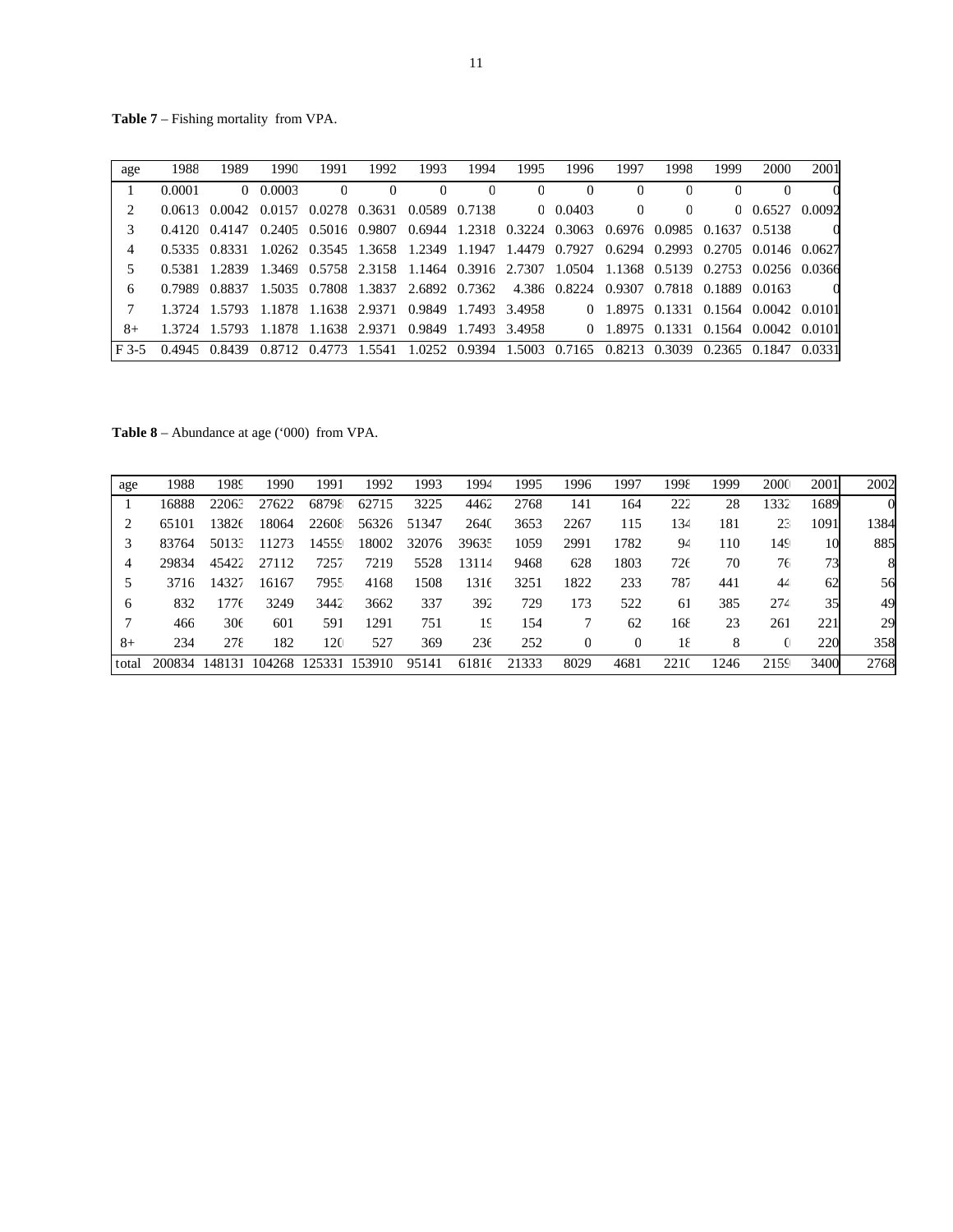|      | recruits                     | Total   |            |          |           |        |
|------|------------------------------|---------|------------|----------|-----------|--------|
| year | $\left(\text{age } 1\right)$ | biomass | <b>SSB</b> | landings | Yield/SSB | F 3-5  |
| 1972 | 18861                        | 83839   | 40474      | 57503    | 1.4207    | 0.6892 |
| 1973 | 66655                        | 46551   | 21415      | 22900    | 1.0693    | 0.5691 |
| 1974 | 134636                       | 37829   | 14414      | 24938    | 1.7301    | 1.2894 |
| 1975 | 24746                        | 49619   | 8240       | 22375    | 2.7155    | 0.6055 |
| 1976 | 11146                        | 113363  | 9973       | 22266    | 2.2326    | 0.3343 |
| 1977 | 3579                         | 87518   | 22761      | 27019    | 1.1871    | 0.4647 |
| 1978 | 22791                        | 56861   | 27387      | 33131    | 1.2097    | 0.4532 |
| 1979 | 16216                        | 46618   | 20822      | 29710    | 1.4269    | 0.7250 |
| 1980 | 8547                         | 31999   | 11521      | 10468    | 0.9086    | 0.5110 |
| 1981 | 23235                        | 32181   | 10317      | 13873    | 1.3446    | 0.4527 |
| 1982 | 22417                        | 30641   | 14856      | 12753    | 0.8584    | 0.4901 |
| 1983 | 13949                        | 42831   | 15005      | 10215    | 0.6808    | 0.2363 |
| 1984 | 15862                        | 39513   | 18187      | 12702    | 0.6984    | 0.2287 |
| 1985 | 62916                        | 37393   | 21954      | 13675    | 0.6229    | 0.5497 |
| 1986 | 127455                       | 35649   | 13376      | 14518    | 1.0854    | 0.7474 |
| 1987 | 80414                        | 54666   | 12032      | 10632    | 0.8836    | 0.4452 |
| 1988 | 16888                        | 67889   | 15443      | 28899    | 1.8713    | 0.4945 |
| 1989 | 22063                        | 109225  | 30358      | 48373    | 1.5934    | 0.8439 |
| 1990 | 27622                        | 66568   | 27396      | 40827    | 1.4902    | 0.8712 |
| 1991 | 68798                        | 46102   | 22620      | 16229    | 0.7175    | 0.4773 |
| 1992 | 62715                        | 60307   | 22698      | 25089    | 1.1053    | 1.5541 |
| 1993 | 3225                         | 48218   | 9423       | 15958    | 1.6934    | 1.0252 |
| 1994 | 4462                         | 47810   | 16490      | 29916    | 1.8142    | 0.9394 |
| 1995 | 2768                         | 21881   | 18309      | 10372    | 0.5665    | 1.5003 |
| 1996 | 141                          | 5503    | 3150       | 2601     | 0.8257    | 0.7165 |
| 1997 | 164                          | 4517    | 2792       | 2933     | 1.0504    | 0.8213 |
| 1998 | 222                          | 3081    | 2857       | 705      | 0.2467    | 0.3039 |
| 1999 | 28                           | 2132    | 1983       | 353      | 0.1780    | 0.2365 |
| 2000 | 1332                         | 2182    | 1921       | 55       | 0.0286    | 0.1847 |
| 2001 | 1689                         | 3088    | 2400       | 37       | 0.0154    | 0.0331 |

**Table 9** – Recruitments at age 1 ('000), total biomass, spawning stock biomass (SSB), landings (tons), mean F at ages 3-5 and biomass index from EU survey.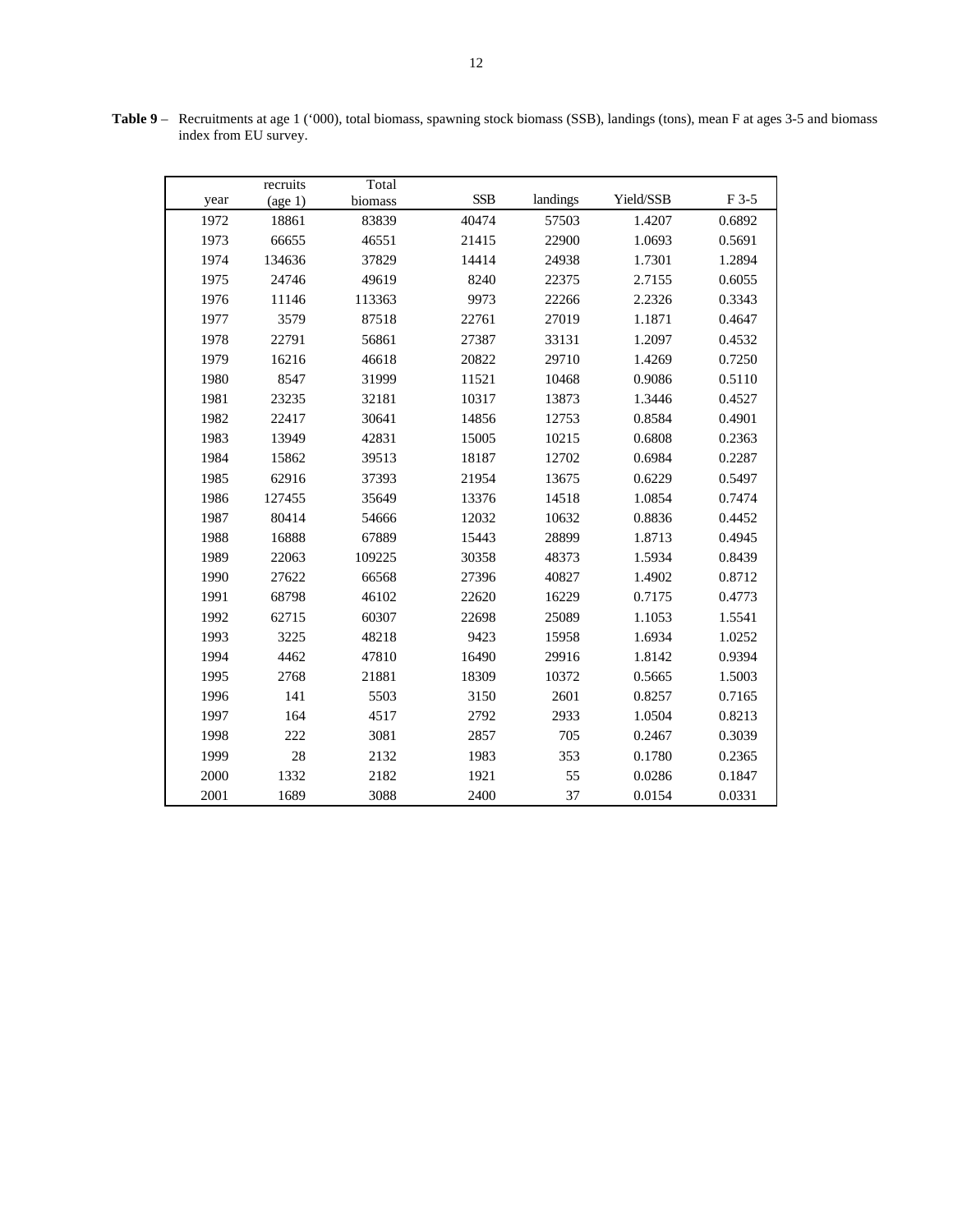

**Figure 1** – Plots of catchability analysis by age. Left: abundance index from EU survey against VPA results. Right: catchability residuals.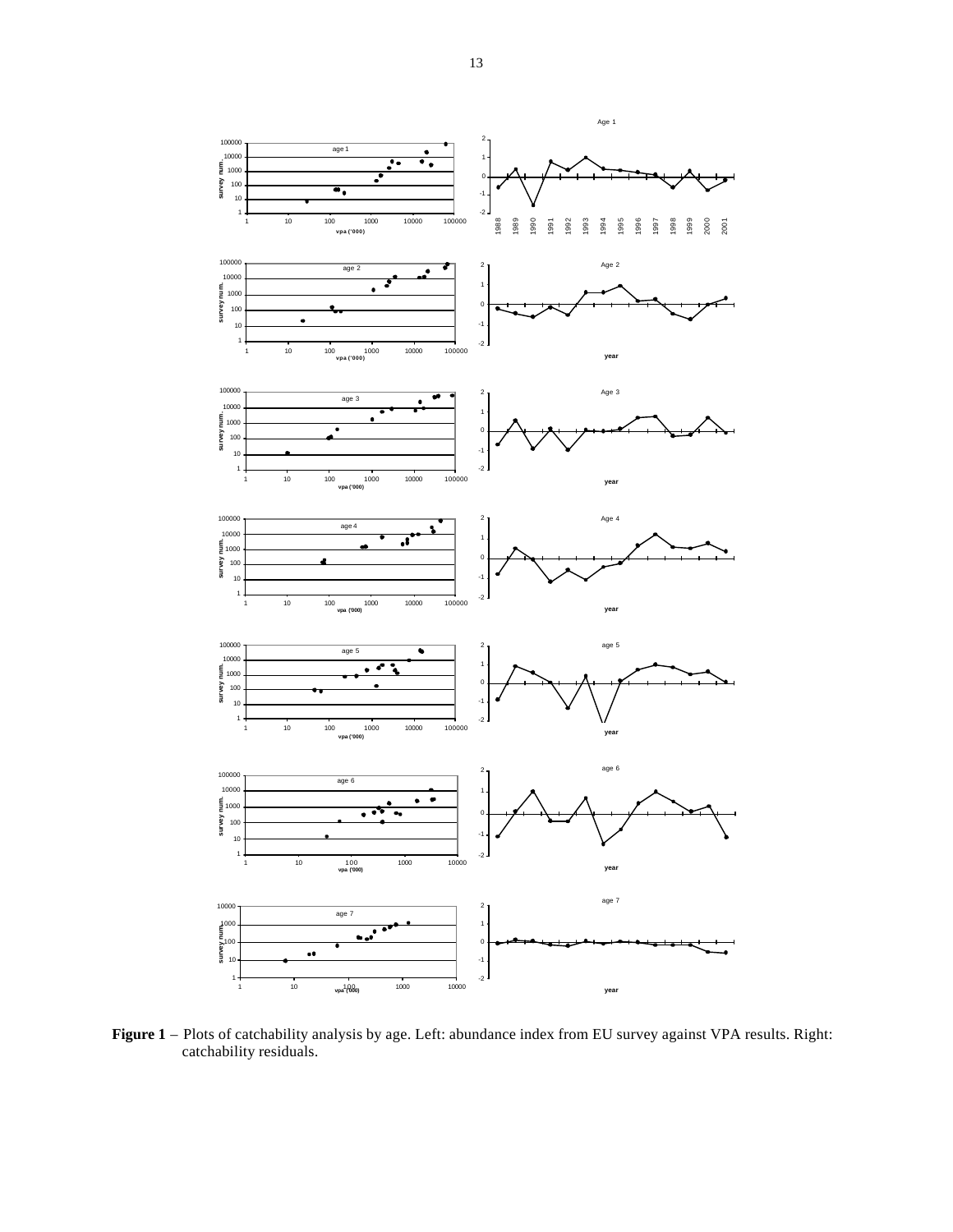

**Figure 2** – Total biomass, spawning stock biomass and abundance of recruitment at age 1 according to XSA results.



**Figure 3** – Total annual catch and fishing mortality (F 3-5) according to XSA results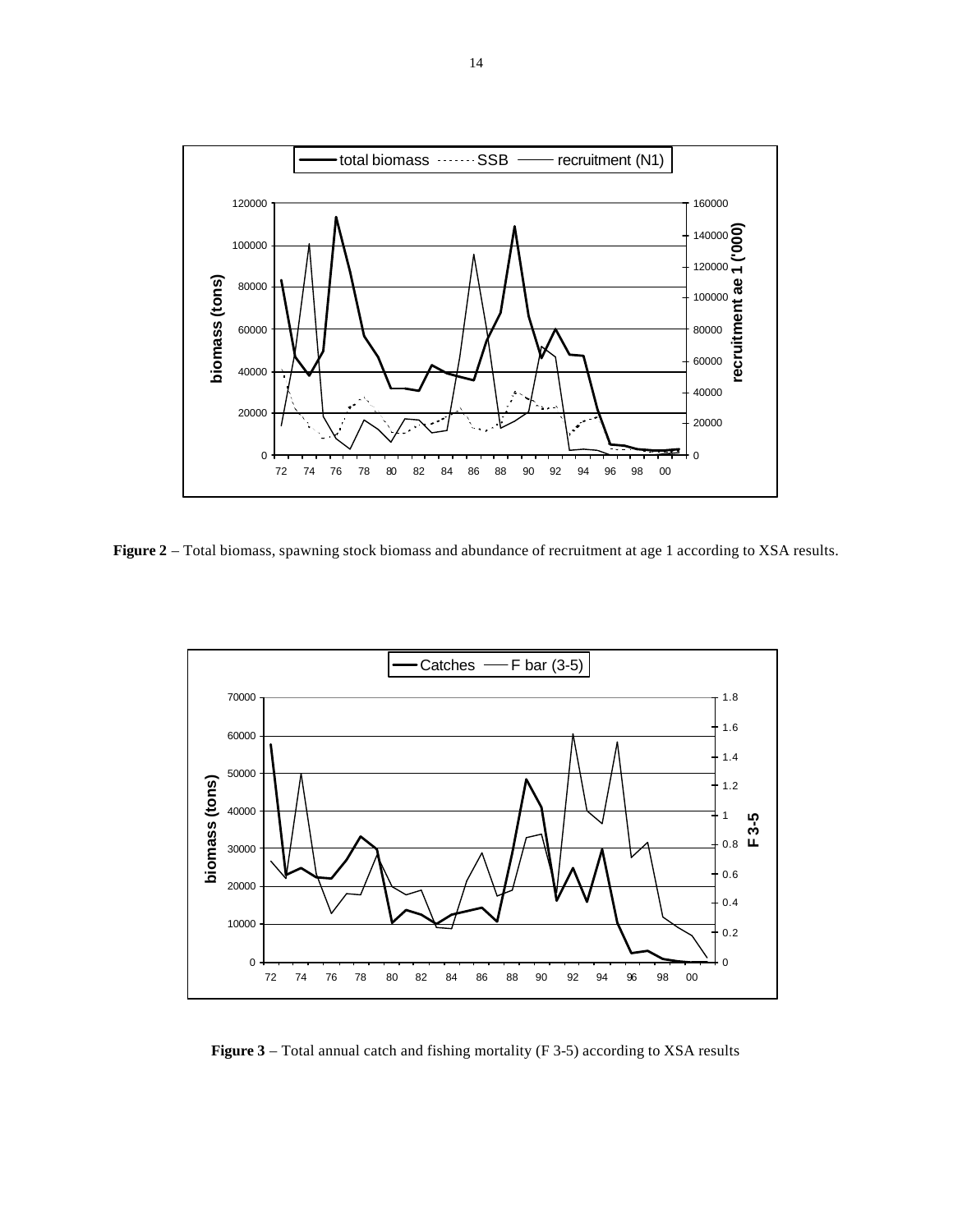

**Figure 4** – Spawning stock biomass (SSB) and recruitment at age 1 from 1972 to 2000. Tag shows the year of SSB.